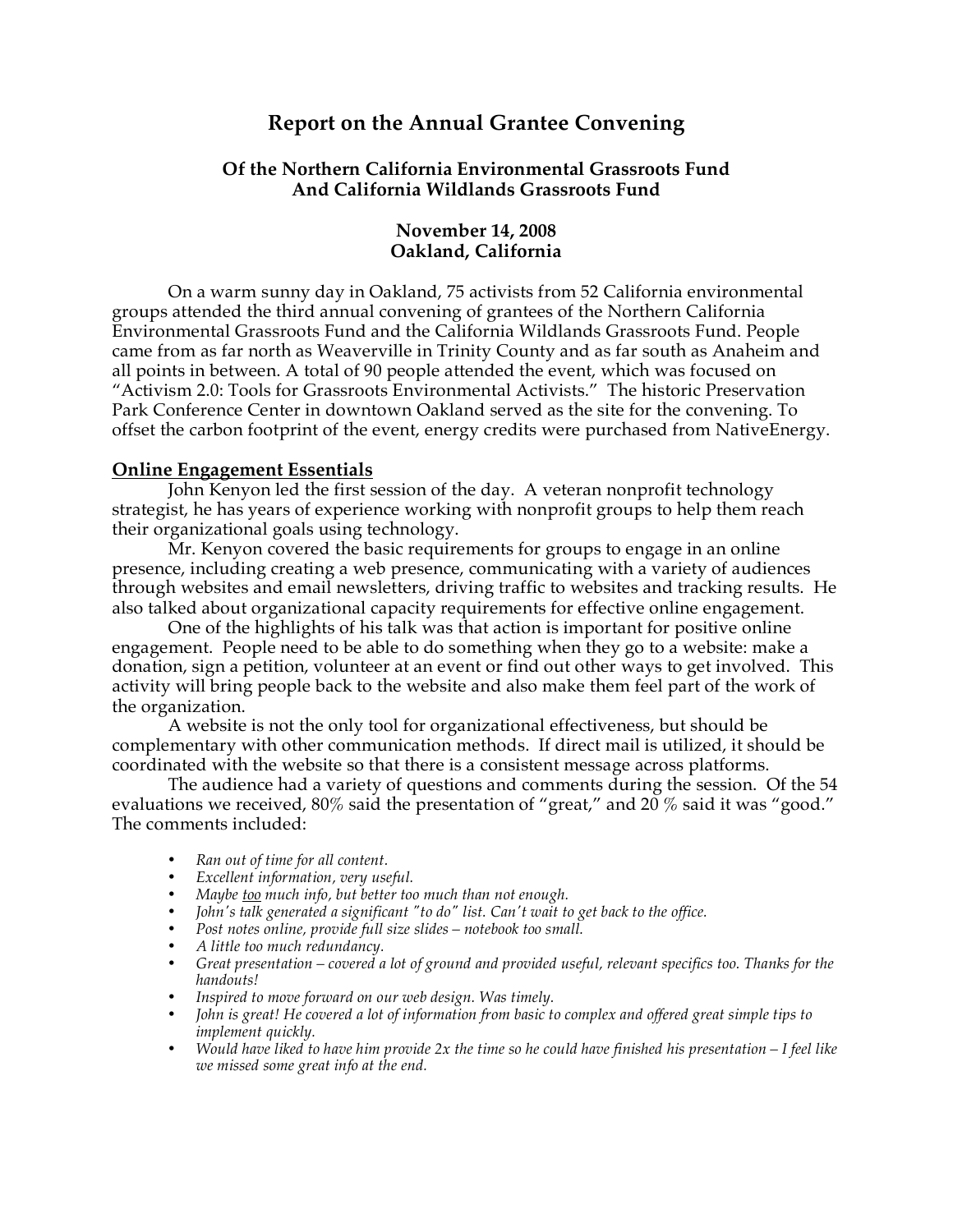### **Question and Answer Session**

After his presentation, John Kenyon opened up the floor for questions from the audience. Questions ranged from how to set up a website or email list to what are the staff needs to have a more effective online presence. Many questions asked were specific to the subjects of the afternoon workshop topics and were addressed in that setting.

### **Afternoon Workshops**

After lunch, grantees could choose from one of three workshops on databases, building effective nonprofit websites and e-communication basics.

The **database workshop** was led by Joey Gray, a consultant with ONE/Northwest in Seattle. The focus of the session was capturing and managing information to help empower constituents. This workshop received evaluations with  $67\%$  saying it was "good" or "great". Additional comments from the evaluations include the following:

- *Lots of web searching/logging in time spent to getting down to topic. I asked in the beginning if my questions would be answered in this workshop, was told yes, and it was not talked on at all. Other workshops were more applicable it turned out.*
- *Too much Salesforce, not just overall database management.*
- *It was useful and relevant. It ended up more as a discussion than a regular presentation.*
- *Joey has a lot to offer. She lost track of her presentation early on.*
- *Hard to access level in room and speak to that level.*
- *Way too scattered.*
- *I only stayed for half because it was way over my head. Could have used better organization.*
- *Small size of workshop allowed for questions directly related to our groups.*

The **website workshop** was led by two staff member from TechSoup, Chris Peters and Becky Wiegand. Chris is a technology writer, analyst and trainer and Becky is a staff writer, writing and editing articles for the TechSoup Learning Center. The focus of the session was how to build and maintain effective websites without a technical staff. This session received a 74% good or great rating on the evaluations.

- *Attended first portion and left because it was too detailed didn't seem to be topic that I need to understand. Someone told me the second part had great helpful information and a walk-through on wordpress.com*
- *A little too much elaboration on off-subject topics. Just one speaker would have been better. (Also, small room, constant "translation" was a bit distracting. They tried to keep volume low, but…)*
- *Disorganized workshop.*

John Kenyon presented the **e-communications workshop**. The focus was on effective email communications, including building email lists, e-newsletters, spam guidelines, email message vendors, and online/offline fundraising campaigns. This was the most attended session and received a 97% great or good rating.

- *This was so helpful. However I feel overwhelmed and as though I will never find the money to make our site work.*
- *He is great. A great speaker as well as informational, not to mention entertaining.*
- *Another great workshop! John did get a bit short with poor/uninformed questions.*
- *Some people kept asking unrelated/unrealistic questions.*

A common theme of the comments on all of the workshops was that there were so many different starting points of technology experience in the rooms that the workshop leaders were easily led off track with so many questions. Another theme was the regret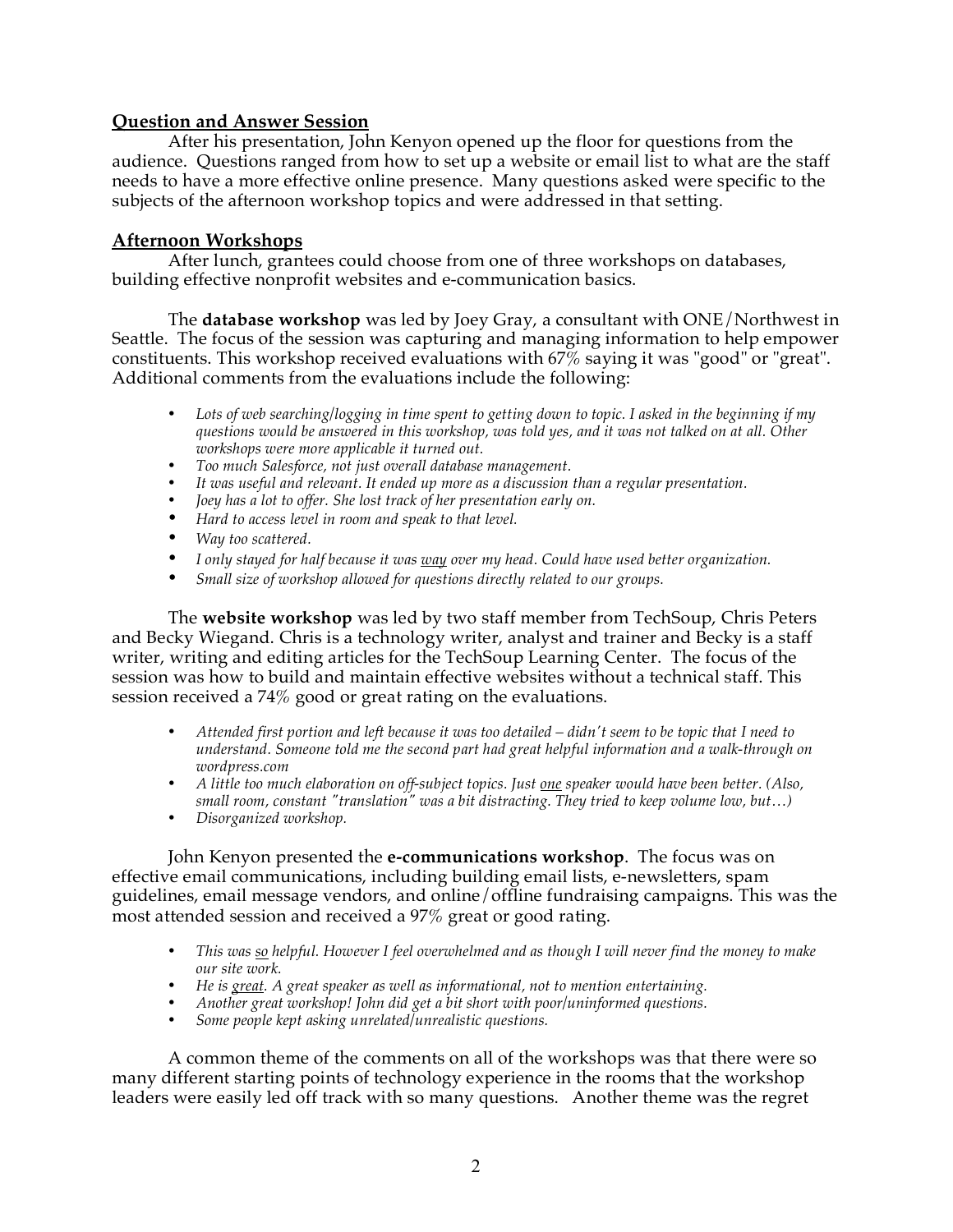that individuals could only attend one workshop. These comments speak to the fact that this is an important topic for those in attendance. One suggestion was to not have the expert panel, but to offer each workshop twice so that more people could access the information.

## **Ask the Experts Panel – Afternoon Plenary**

In the afternoon, attendees were given the opportunity to ask technology and communications questions to the workshop presenters and other technology experts. The panel included John Kenyon, Chris Peters, Joey Gray, Becky Wiegand and Fennel Doyle of Tides Foundation. The questions were far-ranging and varied from how and why to set up a Facebook account to how to find consultants for help with upgrading websites.

As the energy level in the room lagged due to so much information being absorbed, Tim Little of the Rose Foundation re-energized the crowd by having everyone in the room answer one of the following questions: What is one thing you've learned today that is valuable? What is one thing you are curious about? Based on today's conversations, what is one thing you will do differently?

Highlights of those answers include:

- *The importance of tracking metrics.*
- *How important it is to plan and schedule before diving in.*
- *The need to group updates and additions with what the organization is trying to achieve.*
- *The importance of tracking links and the importance of the design of the newsletters simple, pretty, clickable.*
- *Keep it simple.*
- *I no longer fear technology. It is more accessible.*
- *Importance of humor!*
- *Learned about bulk email and am inspired to re-do website.*
- *Another great workshop! John did get a bit short with poor/uninformed questions.*
- *The black background on the handout makes them hard to read.*
- *Some people kept asking unrelated/unrealistic questions.*

Of those who filled out the survey 97% thought the session was great or good. Additional comments included the following:

- *I got my question answered!*
- *Could not hear speakers who did not speak directly into mike. Write down and post URLs, resource names/organizations.*
- *Really tied things together. Essential!*
- *Too much info too little time, very complex topic.*
- *Something we all need to understand.*
- *Audience went wacko asking for specific "rulings," more suitable for after presentation.*

#### **Summary**

When asked *what people like most* about the conference, people responded that they liked the presenters, the information presented and the subjects covered. John Kenyon's presentations received very positive feedback. Participants felt that he did a great job of explaining the elements of email campaigns and websites in a very understandable way. They also found his presentations engaging and fun.

Other items that participants liked included hearing about specific tools and participants feedback at the end of the day, understanding how email and websites can work together, the food, that the day was on schedule, the lunch topic discussions, and the